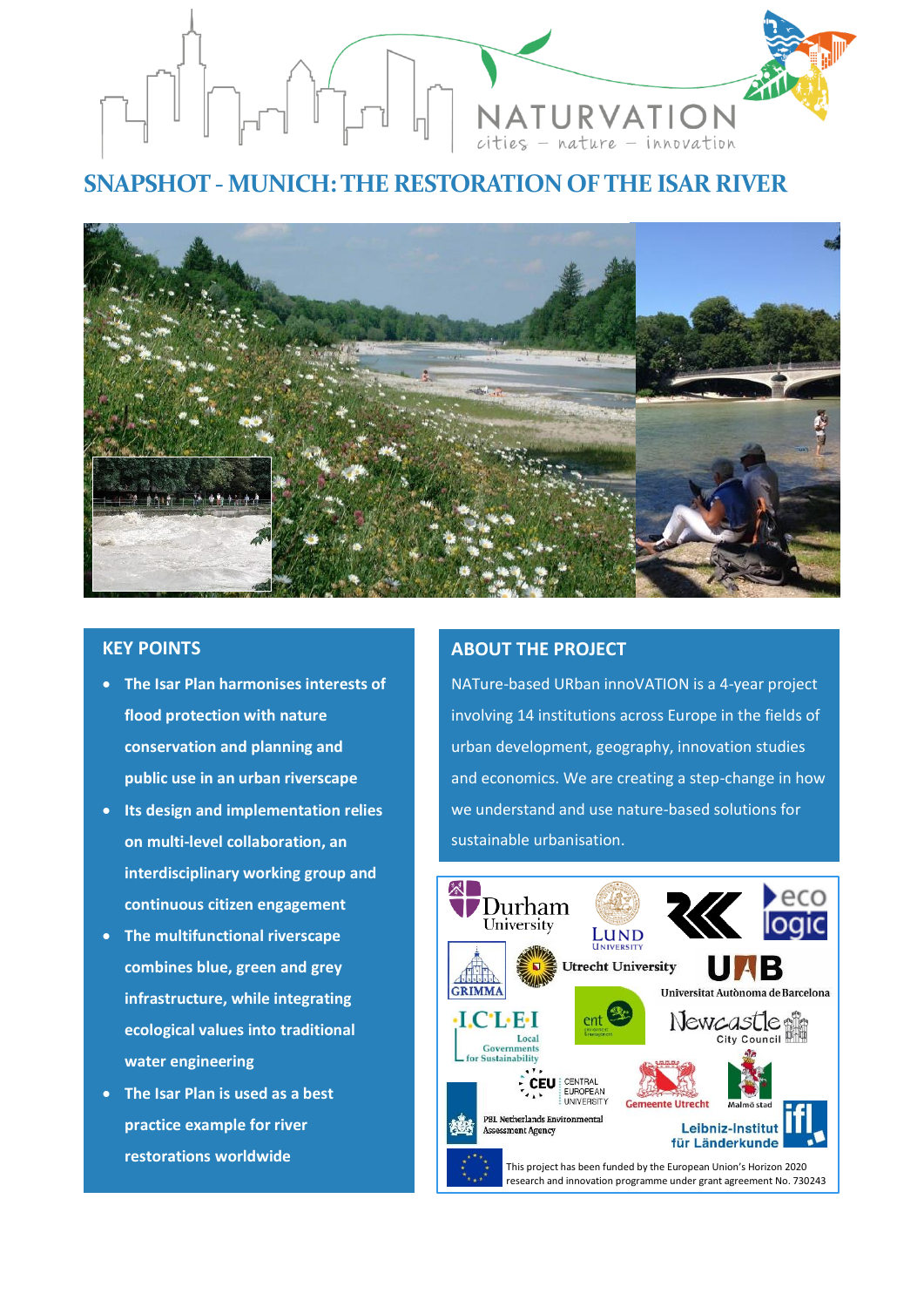

## **Sustainability challenges and opportunities**

**Munich is the most densely populated and one of the fastest growing city in Germany. The city's sustainability goals are challenged by loss of green space, increased flooding and heat waves.**

Munich grew on the banks of the River Isar, and is the [third largest city](https://en.wikipedia.org/wiki/List_of_cities_in_Germany_by_population) in Germany and the 12<sup>th</sup> largest city in the European Union, with around 1.5 million residents. The [Munich Metropolitan Region](https://en.wikipedia.org/wiki/Munich_Metropolitan_Region) is home to six million people and is a top-ranked destination for immigrants and expatriates. The Isar River crosses the city and has always played an important role in the region's development and profile. It has powered mills, transported timber and provides electricity, recreation and ecological qualities to residents and visitors alike. More frequent floods beginning in the 1980s, however, have called for an integrated and innovative approach to restoring its original Alpine gravel dynamics as much as possible within the tight manmade corset of Munich.

#### **Solution story and key actors**

**The 'Isar Plan' restoration project began in 1995 to improve flood protection, ecological function and recreational areas. The Isar Plan grew from a close collaboration between several actors, including the City of Munich, the Bavaria Ministry and civic society.**

A joint interdisciplinary planning group was formed with water engineers, landscape architects, city planners and biologists from the regional and city administrations as well as community groups and the 'Isar Alliance'. The environmental NGOs of the Isar Alliance had long been concerned about river water quality, however, only following the 1990s floods was attention and action focused on these community concerns. The restoration of the eight kilometre river corridor through the city started in 2000. The development goals were defined based on an assessment by the project's interdisciplinary working group. The main goal was improving flood protection via a restored riverscape, while enhancing water quality, biodiversity and recreational opportunities.<sup>1</sup> "While flood protection was given strong emphasis, it was seen as important that none of the goals could override any other<sup>". 2</sup> The restoration allowed the river more space to move and reshape itself while regaining its natural features. The monotonous river bed was replaced by a diverse, rewilded landscape that not only provides ecologically-valuable habitat, but also became a year-round attraction for residents who could actively contribute to its design and quality.<sup>3</sup> The Isar Plan has harmonised the interests of flood protection, nature conservation and urban lifestyles in a multiple-use river area.<sup>4</sup>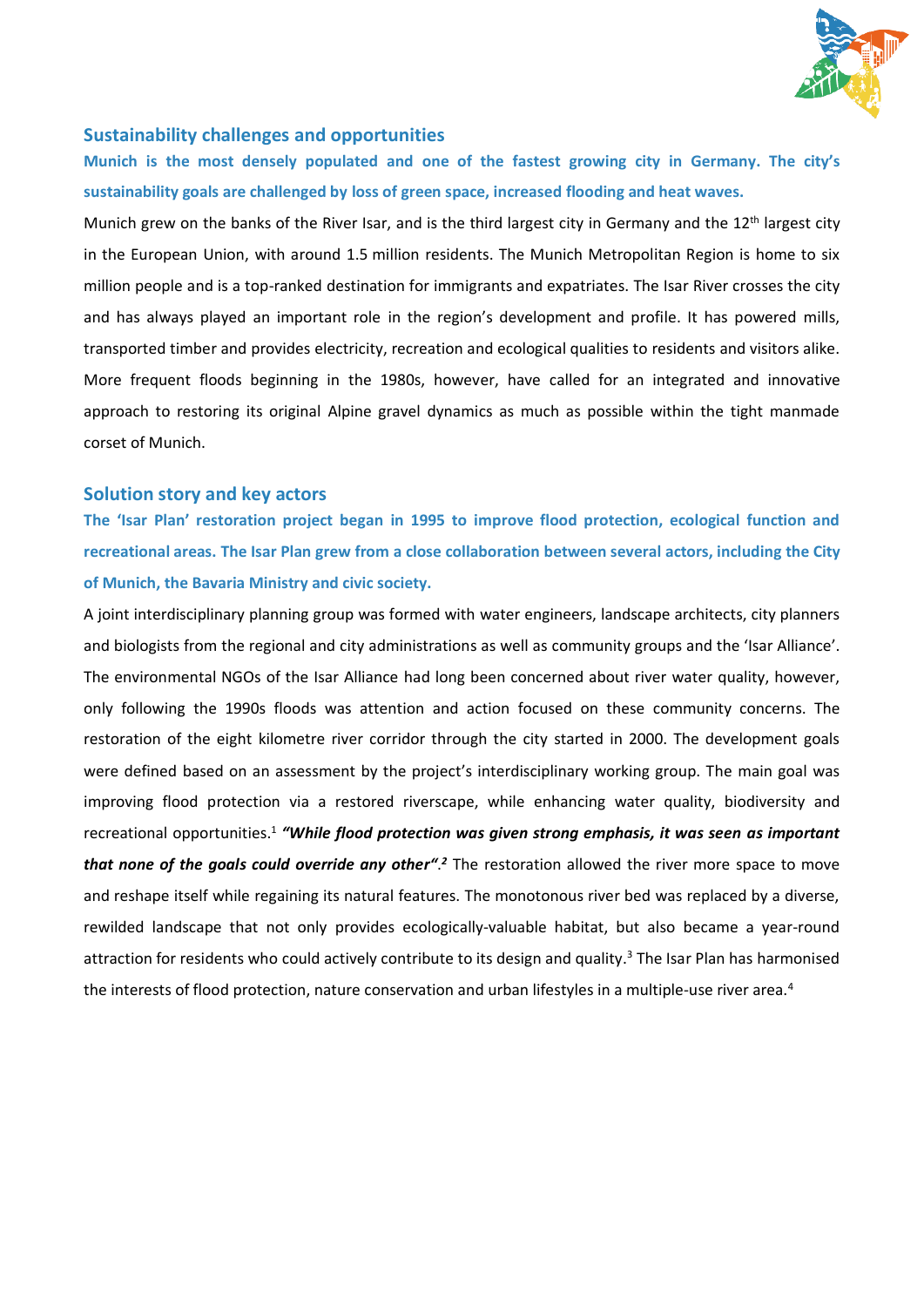



## **Governance strategies**

**The Isar Plan is an early community-involved collaborative river governance program, linking flood prevention with nature conservation, ecological value creation, urban planning and resident well-being.**

The Isar Plan and the interdisciplinary project group, which was responsible for the development and implementation, was headed by the Bavarian Water Management Office in Munich, and involved different municipal departments, including construction, urban planning and health and environment. It was assisted by an expert panel, the Isar Alliance, and the Munich Forum. *"It has been recognized early on that if one wants to be successful, one needs to invite other stakeholders and bring them on board."<sup>5</sup>* The Isar Plan also had to integrate policy demands across sectors, notably for flood protection, nature conservation and urban planning. In this sense, the Isar Plan could address legal challenges, with the state being responsible for water management, and the city for river maintenance and the integration of flood considerations, such as flood risk maps, into comprehensive planning frameworks.

# **Business models**

**The Isar Plan was jointly financed by the State of Bavaria and the City of Munich. Because many Alpine rivers flow through Bavaria, regional water and civil engineering projects have been important and generally well-funded for the past 200 years.** 

Since the 1980s, ecological concerns have been part of the zeitgeist of Bavaria, leading to *"a change of thinking in support of restoration, giving rivers back their space, and integrating ecological approaches to water engineering". <sup>6</sup>* The restoration of the Isar started in 2000 and took 11 years. Its €35 million cost was financed by a Bavarian scheme for big water sources, shared by the State of Bavaria (55%) and the City of Munich (45%). *"There is a general financing scheme in Bavaria for small water courses, according to which water retention areas are generally financed with 75% by the state, which means that the city would have to pay 25%, which will get reflected in taxes that the citizens have to pay. It can only relate to payments of the citizens that have direct benefits … In order for the state to pay, there are thus requirements for multipurpose, e.g. for improving water quality, ecology, recreation."<sup>7</sup>* Floods in 1999, 2005 and 2013 motivated increased financing for water engineering and management. After 2005, the Bavarian Environment Agency developed a Flood Protection Program (2005-2020) with a budget of €2 million *"including 100-year flood protection measures together with risk reduction and climate change adaptation approaches." 6*